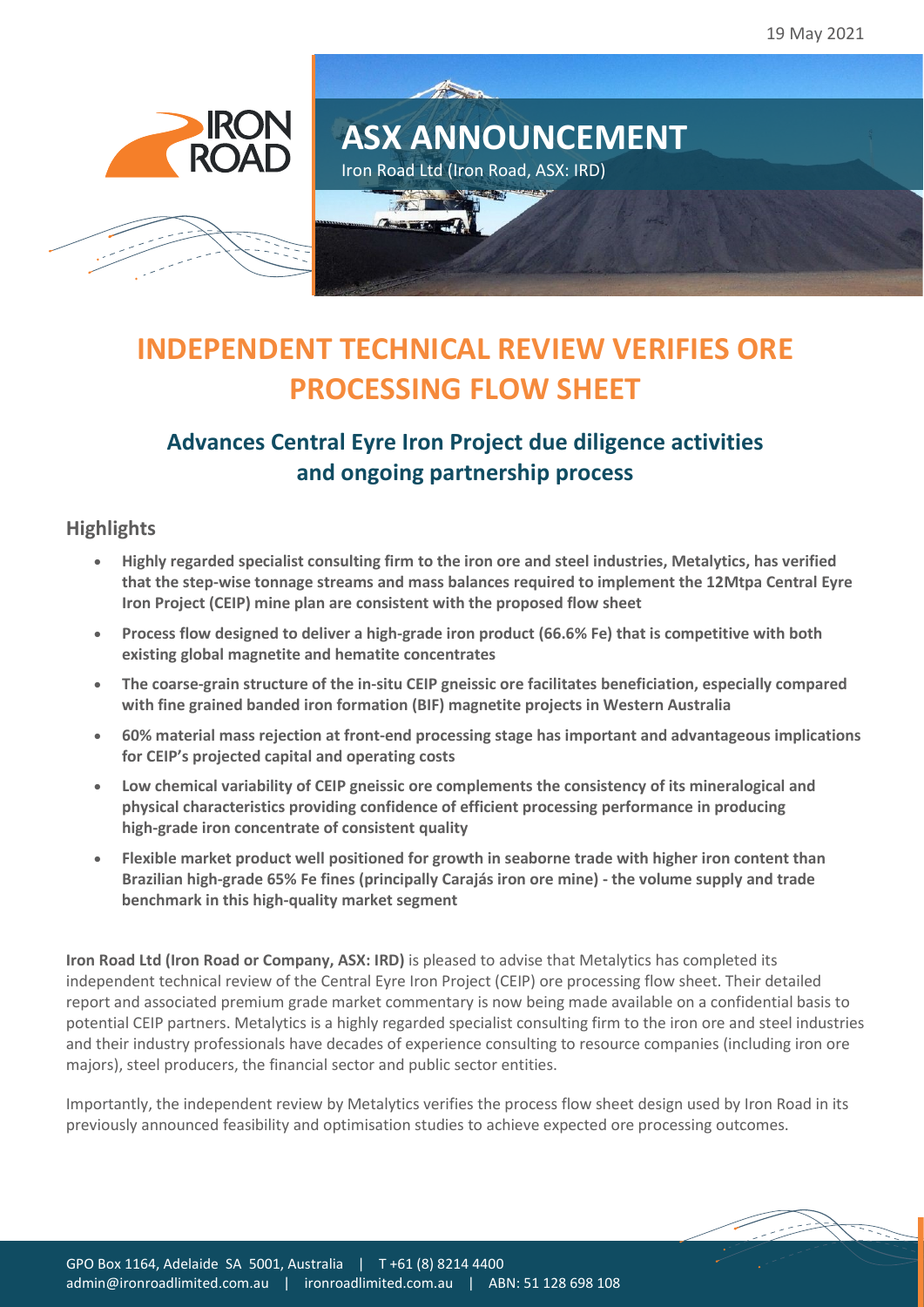On a first inspection of headline project parameters, Metalytics notes the CEIP in-situ ore grade of 15.9% Fe appears unpromising by comparison with existing magnetite mining and concentrating operations. However, in Metalytics' opinion, this must be assessed against the recognition that most other magnetite ores, including the BIF ores in Western Australia and the taconite ores in the USA, are markedly finer grained, significantly harder and more abrasive than the CEIP gneissic ore.

The factors Metalytics regard as most relevant to the economic viability of a magnetite operation are the quality (and hence the market value) of the saleable concentrate product (particularly its iron content and impurity levels) and the operating cost of producing it, whatever the Fe grade of the in-situ ore.

A key finding of the Metalytics report is that the coarse grain size and moderate hardness of the CEIP ore, combined with its lack of chemical and mineralogical variability, make it possible to reject 60% of the run-of-mine (ROM) mass at the Rougher Magnetic Separation (RMS) step, i.e. after semi-autogenous grinding (SAG mill crushing) to 3mm particle size.

Consequently, only the remaining 40% mass flow enters a ball mill circuit for grinding. This 40% stream is estimated by Metalytics to have an average iron grade of around 27% Fe, which is well within the usual range for magnetite mines. The resultant material is then beneficiated to the finished concentrate product at a mass recovery of 37% and an iron recovery of 90% – levels that are, respectively, favourable, and very high by comparison with existing or under-construction Australian and Canadian high-grade iron concentrate projects.

In Metalytics' opinion, these distinct features have important implications for CEIP's projected capital and operating costs. They highlight substantial reductions in the cost of electric power for both coarse and fine grinding that would be required with flow sheets to treat comparable tonnages of finer-grained, harder, and more abrasive magnetite ores. In particular, ore pre-concentration via the rejection of 60% of the ROM mass at the RMS step means that only 32.6 Mtpa of ore enters the ball mill circuit for comminution from a steady-state average of 81.7 Mtpa of ROM, substantially reducing the capacity that would otherwise be required for downstream processing.

The chemical composition of CEIP concentrate, as determined by Metalytics in Table 1, fits within the range of typical chemistries of high-grade fines and concentrates supplied to international markets.

Metalytics analysis and underlying modelling aligns closely with the Company's consistently disclosed indicative specifications for CEIP concentrate (66.7% Fe, 3.36% Silica, 1.90% Alumina and 0.009% Phosphorous).

#### Table 1 **CEIP Concentrate Chemistry (dry basis)**

| Content  | $^{\prime}$ Fe $^-$ | Silica   Alumina   Phos.   Sulphur   Mn   CaO   MgO   Na <sub>2</sub> O   K <sub>2</sub> O   TiO <sub>2</sub>   LOI |       |                                                   |  |  |  |        |
|----------|---------------------|---------------------------------------------------------------------------------------------------------------------|-------|---------------------------------------------------|--|--|--|--------|
| $\mid$ % | $66.63$   3.51      | 1.94                                                                                                                | 0.009 | $0.003$   0.70   0.11   0.40   0.08   0.13   0.29 |  |  |  | $-2.8$ |

Source: Metalytics analysis and modelling of technical information from Iron Road

With respect to CEIP concentrate marketability, Metalytics notes that the proposed saleable product would have a unique grain size distribution among traded seaborne iron ore products, positioned between the ultra-fine sizing of typical pellet feed concentrates and the coarser sizing typified by sinter feed concentrates, while exhibiting certain sizing similarities to some domestic Chinese iron ore concentrates.

Figure 1, sourced from proprietary data from Metalytics database, illustrates particle size distributions (PSD's) for typical Australian and Brazilian pellet-feed concentrate products and for sinter-feed concentrates from Canada and Sweden. The planned PSD for 66.6% Fe CEIP magnetite concentrate lies between those two generic product types, and more closely resembles some domestic Chinese iron ore concentrates, including data sourced from the China Iron and Steel Research Institute (CISRI). This affords Iron Road and CEIP partner(s) a degree of marketing flexibility in negotiating CEIP concentrate offtake agreements with both Chinese and non-Chinese steelmakers.